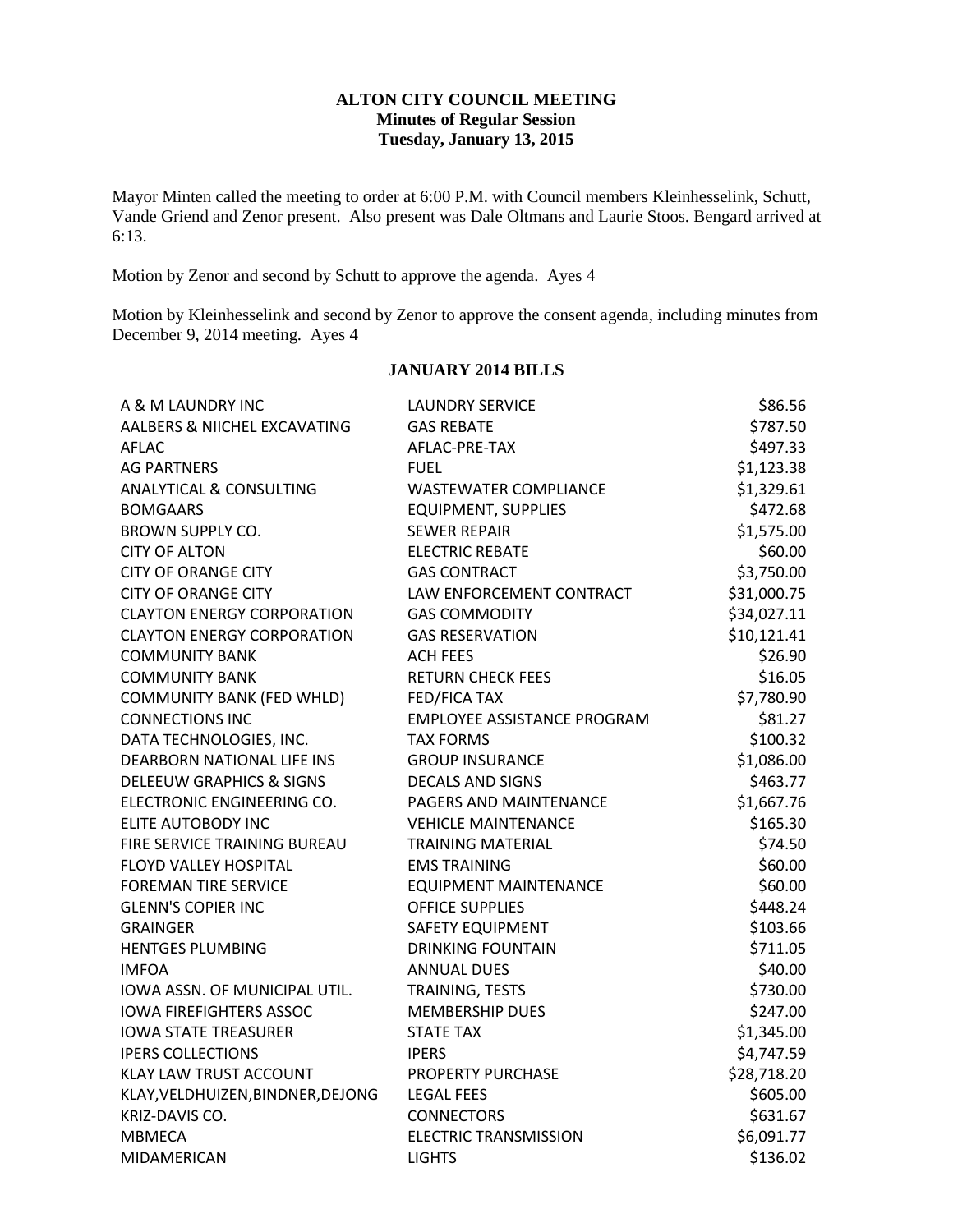| MID SIOUX OPPORTUNITY           | <b>PROJECT SHARE</b>               | \$40.00     |
|---------------------------------|------------------------------------|-------------|
| MIKES WELDING & REPAIR          | <b>TOOLS, SUPPLIES</b>             | \$154.95    |
| MISSOURI RIVER ENERGY SERVICES  | <b>ELECTRIC</b>                    | \$59,742.43 |
| MOTOR INN OF ORANGE CITY        | <b>VEHICLE MAINTENANCE</b>         | \$357.88    |
| <b>MOUW MOTOR</b>               | <b>VEHICLE MAINTENANCE</b>         | \$927.50    |
| MUNICIPAL UTIL-BILLS            | <b>UTILITIES</b>                   | \$2,168.25  |
| <b>NAPA ORANGE CITY</b>         | <b>VEHICLE MAINTENANCE, TISSUE</b> | \$349.22    |
| <b>NEAL CHASE LUMBER CO</b>     | SUPPLIES, EQUIPMENT, POSTAGE       | \$945.71    |
| ORANGE CITY MUNICIPAL UTILITIES | <b>BULK WATER</b>                  | \$6,787.87  |
| <b>ORANGE CITY SANITATION</b>   | <b>GARBAGE HAULING</b>             | \$6,258.50  |
| PERFORMANCE FINISH, INC         | URETHANE FLOOR FINISH              | \$5,185.00  |
| <b>TRAVIS PLATHE</b>            | <b>GAS REBATE</b>                  | \$200.00    |
| <b>RANDY'S IRON WORKS</b>       | <b>ADAPTORS</b>                    | \$34.95     |
| <b>SIOUX COUNTY TREASURER</b>   | PROPERTY TAX - 806 PARK ST         | \$133.00    |
| SIOUXLAND PRESS                 | PUBLICATIONS, SUBSCRIPTIONS        | \$312.40    |
| <b>SOLSMA BROTHERS</b>          | <b>DOZER RENTAL</b>                | \$457.50    |
| TREASURER - STATE OF IOWA       | <b>SALES TAX</b>                   | \$3,730.00  |
| TRI-STATE OVERHEAD SALES INC    | LINEAR REMOTE                      | \$180.00    |
| TRITECH EMERGENCY SYSTEMS INC   | <b>RESCUE BILLING</b>              | \$27.50     |
| U S CELLULAR                    | <b>CELL PHONES</b>                 | \$242.08    |
| <b>U.S. POSTMASTER</b>          | <b>POSTAGE</b>                     | \$500.00    |
| VAN ES, FRANK                   | <b>BUILDING LEASE</b>              | \$4,200.00  |
| <b>QUINTIN VAN-ES</b>           | ANNUAL ZONING FEES                 | \$1,187.50  |
| <b>VISA</b>                     | <b>STORAGE BINS</b>                | \$811.68    |
| WELLMARK BLUE CROSS/BLUE SHIELD | <b>GROUP INSURANCE</b>             | \$7,494.81  |
| <b>WESCO DISTRIBUTION, INC.</b> | <b>METERING CTS</b>                | \$633.72    |
| <b>WEST IOWA TELEPHONE</b>      | TELEPHONE, INTERNET, FAX           | \$545.95    |
| WILLIAMS & CO                   | <b>AUDIT</b>                       | \$3,550.00  |
| <b>ZIEGLER</b>                  | <b>EQUIPMENT</b>                   | \$409.51    |
| PAYROLL CHECKS ON 12/31/2014    |                                    | \$26,296.19 |

TOTAL \$274,833.40

| GENERAL FUND                  | \$63,025.70  |
|-------------------------------|--------------|
| ROAD USE TAX FUND             | \$4,360.51   |
| <b>EMPLOYEE BENEFITS FUND</b> | \$2,381.84   |
| LMI HOUSING                   | \$29,316.20  |
| <b>WATER FUND</b>             | \$16,679.91  |
| SEWER FUND                    | \$12,262.56  |
| <b>ELECTRIC FUND</b>          | \$87.598.49  |
| <b>GAS FUND</b>               | \$59,208.19  |
| TOTAL                         | \$274.833.40 |
|                               |              |

**Liquor License:** Casey's General Store submitted a request for renewal of their liquor license with Sunday sales.

Motion by Zenor and second by Schutt to approve the liquor license with Sunday sales for Casey's General Store. Ayes 4

**2015 Bond:** Oltmans informed the Council, that in order to proceed with the bonding process the Mayor will need to sign an Engagement Letter with Piper Jaffray.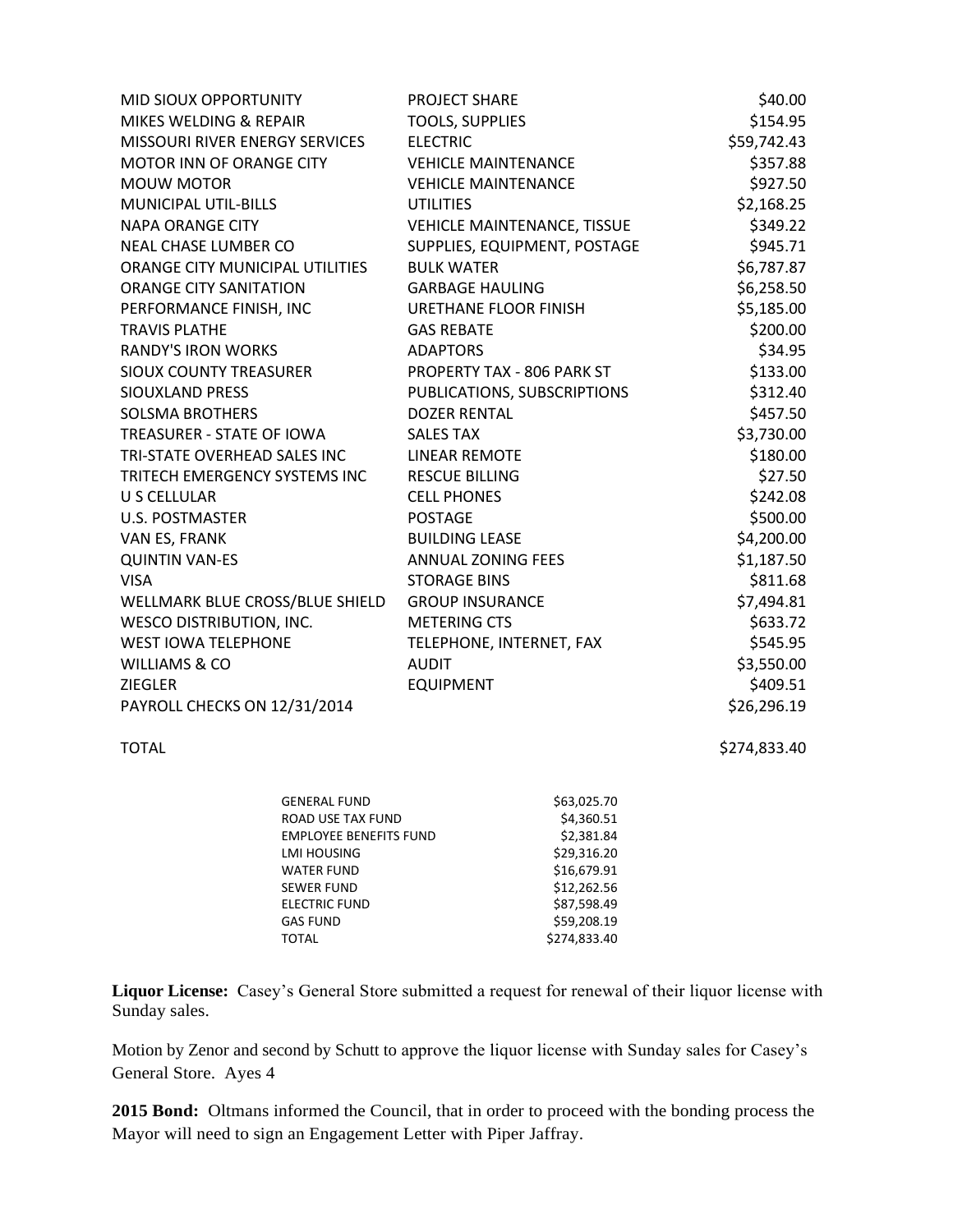Motion by Schutt and second by Vande Griend to approve Mayor Minten to sign Engagement Letter with Piper Jaffray for 2015 Essential Corporate Purpose Bond.

## **Principal Stock:**

**RESOLUTION 15-01 "RESOLUTION ACCEPTING PRINCIPAL FINANCIAL GROUP INC. COMMON STOCK INTO CITY OF ALTON FINANCIAL BALANCE SHEET"** was introduced and moved for adoption by Council Member Schutt. Kleinhesselink seconded the motion to adopt.

Upon roll call vote, the following was recorded: Ayes: Bengard, Kleinhesselink, Schutt, Vande Griend and Zenor Nays: None

Whereupon the Mayor declared the Resolution duly adopted.

**RESOLUTION 15-02 "RESOLUTION TO APPROVE SALE OF STOCK AND TO PLACE PROCEEDS INTO EMPLOYEE BENEFIT FUNDS (#112)"** was introduced and moved for adoption by Council Member Zenor. Schutt seconded the motion to adopt.

Upon roll call vote, the following was recorded: Ayes: Bengard, Kleinhesselink, Schutt, Vande Griend and Zenor Nays: None

Whereupon the Mayor declared the Resolution duly adopted.

#### **Property Purchase:**

### **RESOLUTION 15-03 "RESOLUTION PROPOSING TO DISPOSE OF CITY OWNED REAL**

**ESTATE"** was introduced and moved for adoption by Council Member Vande Griend. Zenor seconded the motion to adopt.

Upon roll call vote, the following was recorded: Ayes: Bengard, Kleinhesselink, Schutt, Vande Griend and Zenor Nays: None

Whereupon the Mayor declared the Resolution duly adopted.

**Streets:** Oltmans present the Council with a completed grant application for the East Division Street Project. He informed the Council that the grant money may take four years to receive.

Motion by Bengard and second by Schutt to approve the grant for submittal. Ayes 5

**Wastewater:** 

**ORDINANCE 714 "AN ORDINANCE AMENDING THE CODE OF ORDINANCES OF THE CITY OF ALTON, IOWA 2002 BY AMENDING PROVISIONS PERTAINING TO THE MUNICIPAL SANITARY SEWER UTILITY RATES"** was introduced and moved for adoption by Council Member Bengard. Kleinhesselink seconded the motion. The Mayor put the question upon the motion, and the roll being called, the vote thereon was as follows:

Ayes: Bengard, Kleinhesselink, Schutt, Vande Griend and Zenor Nays: None